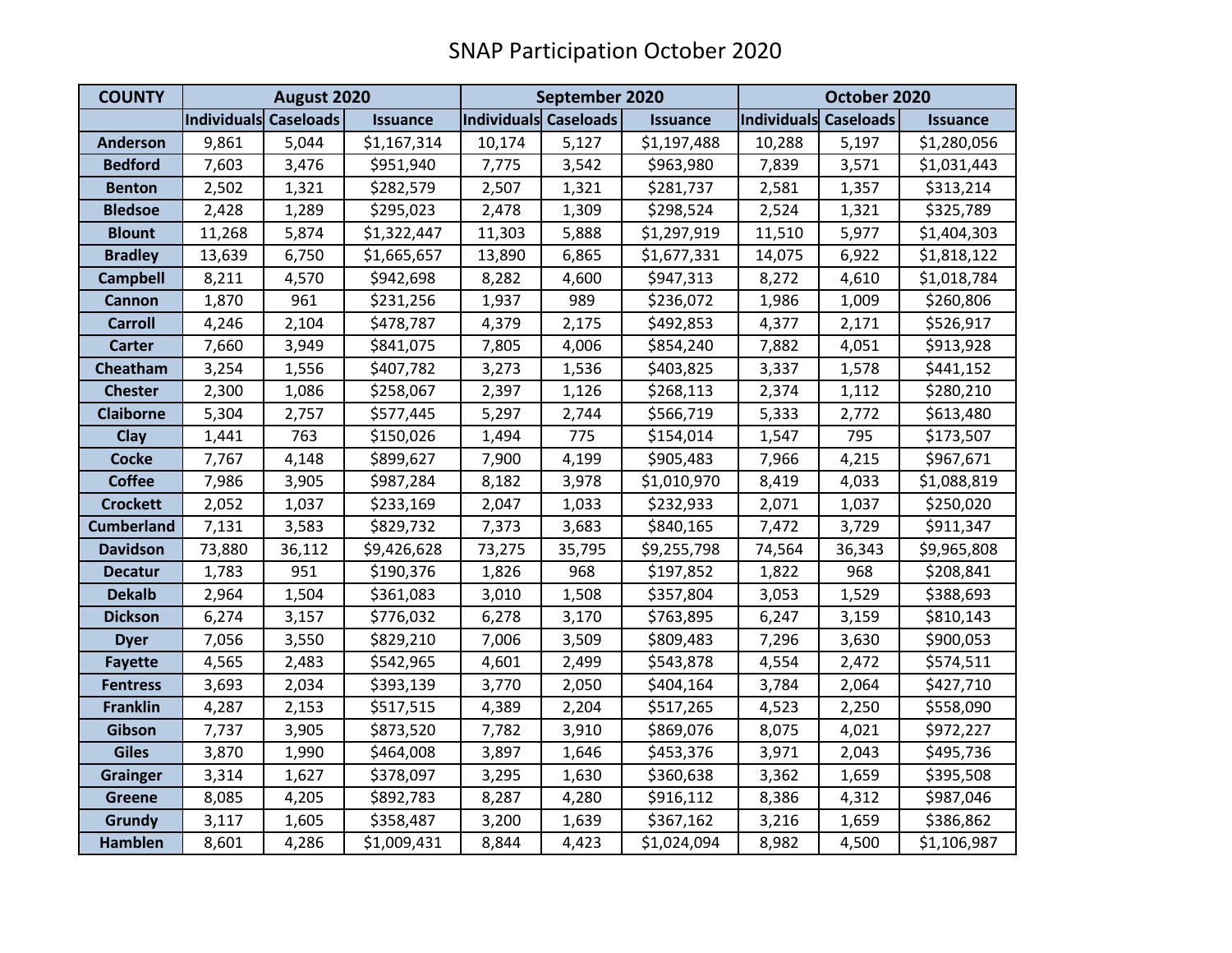|                   | August 2020           |        |                 | September 2020        |        |                 | October 2020          |        |                 |
|-------------------|-----------------------|--------|-----------------|-----------------------|--------|-----------------|-----------------------|--------|-----------------|
| <b>COUNTY</b>     | Individuals Caseloads |        | <b>Issuance</b> | Individuals Caseloads |        | <b>Issuance</b> | Individuals Caseloads |        | <b>Issuance</b> |
| <b>Hamilton</b>   | 41,381                | 21,477 | \$5,229,746     | 41,978                | 21,681 | \$5,258,755     | 42,735                | 21,956 | \$5,681,587     |
| <b>Hancock</b>    | 2,099                 | 1,121  | \$235,348       | 2,146                 | 1,132  | \$239,713       | 2,093                 | 1,116  | \$246,763       |
| <b>Hardeman</b>   | 4,448                 | 2,373  | \$511,346       | 4,561                 | 2,428  | \$513,677       | 4,444                 | 2,365  | \$536,457       |
| <b>Hardin</b>     | 4,628                 | 2,439  | \$514,348       | 4,756                 | 2,478  | \$528,132       | 4,692                 | 2,435  | \$551,101       |
| <b>Hawkins</b>    | 8,481                 | 4,191  | \$952,649       | 8,654                 | 4,246  | \$957,899       | 8,906                 | 4,338  | \$1,071,184     |
| Haywood           | 3,737                 | 2,016  | \$415,730       | 3,898                 | 2,098  | \$425,659       | 3,950                 | 2,118  | \$465,543       |
| <b>Henderson</b>  | 4,280                 | 2,176  | \$477,175       | 4,432                 | 2,220  | \$492,325       | 4,430                 | 2,209  | \$524,047       |
| <b>Henry</b>      | 5,029                 | 2,521  | \$580,397       | 5,225                 | 2,617  | \$602,878       | 5,323                 | 2,652  | \$655,279       |
| <b>Hickman</b>    | 3,333                 | 1,685  | \$389,350       | 3,391                 | 1,699  | \$389,017       | 3,490                 | 1,735  | \$430,642       |
| <b>Houston</b>    | 1,185                 | 570    | \$133,808       | 1,203                 | 587    | \$136,343       | 1,240                 | 598    | \$150,949       |
| <b>Humphreys</b>  | 2,238                 | 1,115  | \$265,924       | 2,311                 | 1,142  | \$273,035       | 2,320                 | 1,158  | \$294,241       |
| Jackson           | 1,865                 | 1,016  | \$210,261       | 1,962                 | 1,058  | \$218,636       | 1,980                 | 1,056  | \$238,131       |
| <b>Jefferson</b>  | 6,138                 | 3,158  | \$695,894       | 6,319                 | 3,215  | \$719,805       | 6,431                 | 3,234  | \$772,359       |
| Johnson           | 2,940                 | 1,620  | \$314,497       | 2,993                 | 1,632  | \$316,679       | 2,921                 | 1,622  | \$326,410       |
| <b>Knox</b>       | 44,299                | 23,278 | \$5,422,046     | 45,108                | 23,515 | \$5,443,367     | 45,201                | 23,609 | \$5,797,433     |
| Lake              | 1,661                 | 933    | \$196,175       | 1,671                 | 937    | \$190,629       | 1,698                 | 947    | \$212,027       |
| Lauderdale        | 5,350                 | 2,767  | \$629,524       | 5,361                 | 2,789  | \$625,906       | 5,384                 | 2,822  | \$677,822       |
| <b>Lawrence</b>   | 5,414                 | 2,718  | \$603,010       | 5,635                 | 2,781  | \$629,697       | 5,804                 | 2,850  | \$695,467       |
| Lewis             | 1,801                 | 919    | \$196,516       | 1,825                 | 921    | \$197,623       | 1,844                 | 937    | \$212,551       |
| Lincoln           | 4,737                 | 2,240  | \$547,025       | 4,847                 | 2,284  | \$560,790       | 4,834                 | 2,284  | \$589,747       |
| Loudon            | 4,100                 | 2,012  | \$469,497       | 4,105                 | 2,013  | \$472,095       | 4,344                 | 2,106  | \$528,272       |
| <b>Macon</b>      | 4,249                 | 2,043  | \$514,812       | 4,304                 | 2,062  | \$511,591       | 4,302                 | 2,080  | \$545,268       |
| <b>Madison</b>    | 15,548                | 7,781  | \$1,871,480     | 15,577                | 7,792  | \$1,855,212     | 15,919                | 7,934  | \$2,001,687     |
| <b>Marion</b>     | 4,438                 | 2,219  | \$550,777       | 4,513                 | 2,244  | \$552,032       | 4,527                 | 2,250  | \$579,944       |
| <b>Marshall</b>   | 3,549                 | 1,698  | \$424,207       | 3,614                 | 1,723  | \$430,595       | 3,753                 | 1,765  | \$476,389       |
| <b>Maury</b>      | 9,168                 | 4,535  | \$1,147,926     | 9,244                 | 4,540  | \$1,133,319     | 9,633                 | 4,710  | \$1,246,772     |
| <b>Meigs</b>      | 2,103                 | 1,083  | \$257,472       | 2,119                 | 1,096  | \$257,254       | 2,164                 | 1,130  | \$281,627       |
| <b>Monroe</b>     | 6,565                 | 3,281  | \$742,190       | 6,689                 | 3,349  | \$757,951       | 6,747                 | 3,373  | \$811,767       |
| <b>Montgomery</b> | 21,856                | 9,872  | \$2,748,268     | 22,305                | 9,991  | \$2,786,739     | 22,801                | 10,143 | \$3,018,215     |
| <b>Moore</b>      | 452                   | 226    | \$53,503        | 482                   | 236    | \$56,230        | 492                   | 236    | \$62,144        |
| <b>Morgan</b>     | 3,118                 | 1,555  | \$351,067       | 3,163                 | 1,586  | \$349,842       | 3,169                 | 1,594  | \$372,700       |
| <b>McMinn</b>     | 7,410                 | 3,708  | \$894,915       | 7,646                 | 3,810  | \$925,335       | 7,736                 | 3,871  | \$998,845       |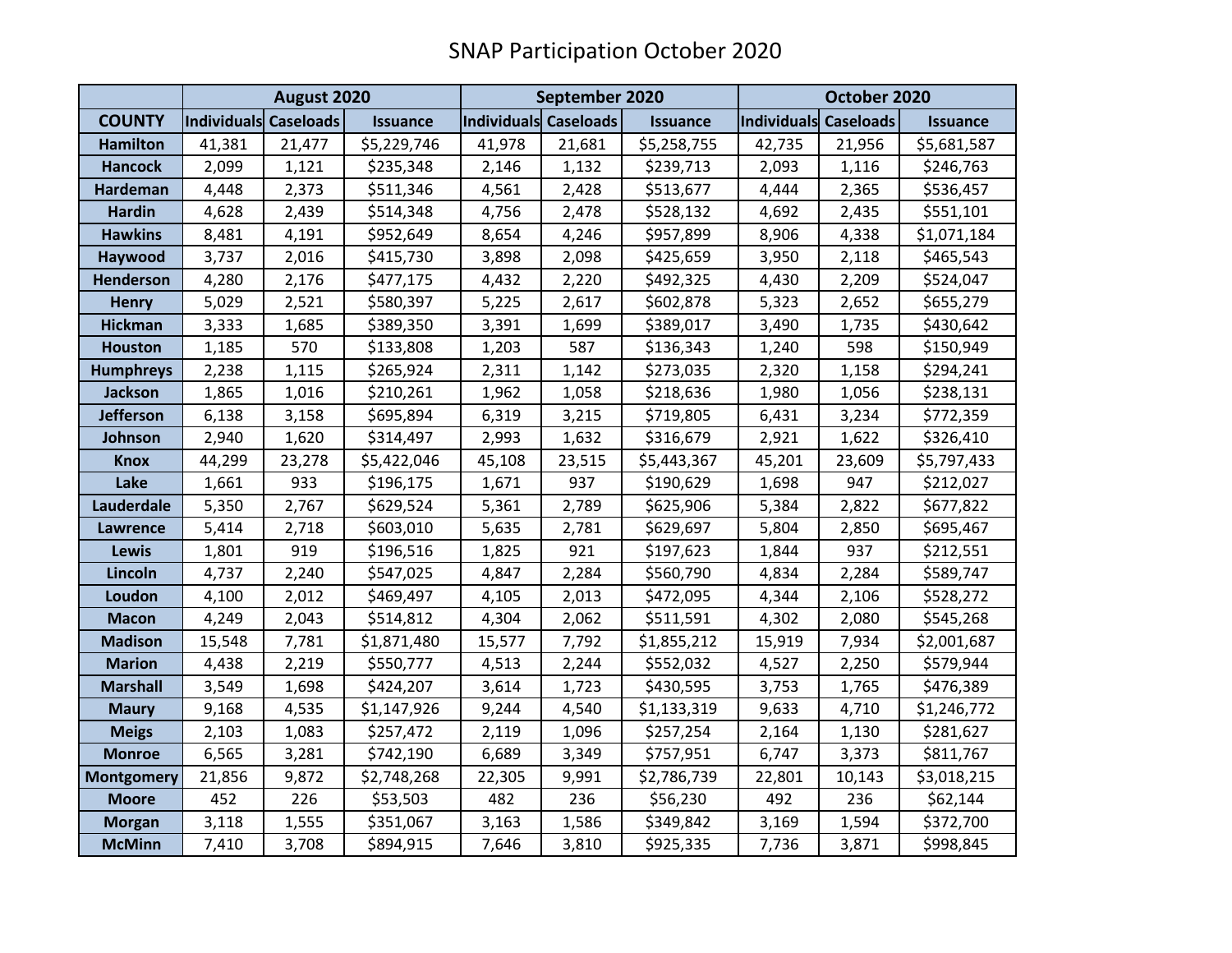| <b>COUNTY</b>     | August 2020           |         |                 | September 2020        |         |                 | October 2020          |         |                 |
|-------------------|-----------------------|---------|-----------------|-----------------------|---------|-----------------|-----------------------|---------|-----------------|
|                   | Individuals Caseloads |         | <b>Issuance</b> | Individuals Caseloads |         | <b>Issuance</b> | Individuals Caseloads |         | <b>Issuance</b> |
| <b>McNairy</b>    | 4,179                 | 2,266   | \$464,775       | 4,193                 | 2,298   | \$462,486       | 4,205                 | 2,280   | \$493,377       |
| <b>Obion</b>      | 4,816                 | 2,437   | \$558,504       | 4,808                 | 2,434   | \$548,452       | 4,884                 | 2,469   | \$596,726       |
| <b>Overton</b>    | 2,959                 | 1,555   | \$331,325       | 2,930                 | 1,541   | \$320,862       | 3,003                 | 1,567   | \$348,146       |
| <b>Perry</b>      | 1,238                 | 604     | \$137,670       | 1,257                 | 611     | \$139,861       | 1,283                 | 627     | \$149,983       |
| <b>Pickett</b>    | 744                   | 398     | \$77,302        | 740                   | 398     | \$77,156        | 724                   | 394     | \$78,603        |
| <b>Polk</b>       | 2,369                 | 1,197   | \$271,459       | 2,334                 | 1,191   | \$263,999       | 2,381                 | 1,207   | \$289,338       |
| Putnam            | 9,066                 | 4,673   | \$1,081,374     | 9,168                 | 4,691   | \$1,083,296     | 9,253                 | 4,736   | \$1,171,647     |
| Rhea              | 5,720                 | 2,863   | \$698,370       | 5,755                 | 2,881   | \$695,238       | 5,751                 | 2,872   | \$738,968       |
| Roane             | 6,589                 | 3,309   | \$772,310       | 6,753                 | 3,396   | \$785,206       | 6,922                 | 3,477   | \$861,446       |
| Robertson         | 7,261                 | 3,405   | \$907,329       | 7,365                 | 3,444   | \$912,932       | 7,321                 | 3,427   | \$967,930       |
| <b>Rutherford</b> | 24,312                | 10,859  | \$3,078,478     | 24,666                | 10,931  | \$3,096,402     | 24,988                | 11,017  | \$3,291,382     |
| <b>Scott</b>      | 5,782                 | 2,973   | \$658,528       | 5,835                 | 2,986   | \$659,805       | 5,847                 | 2,968   | \$701,982       |
| Sequatchie        | 2,792                 | 1,407   | \$339,132       | 2,897                 | 1,425   | \$348,822       | 2,857                 | 1,428   | \$369,195       |
| <b>Sevier</b>     | 8,376                 | 4,224   | \$971,727       | 8,509                 | 4,254   | \$974,346       | 8,796                 | 4,343   | \$1,067,705     |
| <b>Shelby</b>     | 188,259               | 91,448  | \$24,590,322    | 189,193               | 91,636  | \$24,657,648    | 190,682               | 92,306  | \$26,239,426    |
| <b>Smith</b>      | 2,317                 | 1,150   | \$279,041       | 2,316                 | 1,156   | \$273,847       | 2,398                 | 1,187   | \$304,798       |
| <b>Stewart</b>    | 1,606                 | 734     | \$180,149       | 1,653                 | 761     | \$186,097       | 1,669                 | 755     | \$199,035       |
| <b>Sullivan</b>   | 19,928                | 10,280  | \$2,314,409     | 20,418                | 10,432  | \$2,335,499     | 20,752                | 10,594  | \$2,545,417     |
| <b>Sumner</b>     | 14,297                | 6,660   | \$1,795,861     | 14,481                | 6,709   | \$1,798,251     | 14,623                | 6,780   | \$1,922,414     |
| <b>Tipton</b>     | 7,967                 | 3,910   | \$971,575       | 8,002                 | 3,926   | \$964,255       | 8,112                 | 3,973   | \$1,049,133     |
| <b>Trousdale</b>  | 1,160                 | 582     | \$140,224       | 1,177                 | 588     | \$139,121       | 1,184                 | 592     | \$148,096       |
| <b>Unicoi</b>     | 2,349                 | 1,279   | \$247,855       | 2,425                 | 1,306   | \$259,314       | 2,475                 | 1,329   | \$283,405       |
| <b>Union</b>      | 3,427                 | 1,653   | \$372,332       | 3,501                 | 1,682   | \$378,051       | 3,503                 | 1,679   | \$410,894       |
| <b>Van Buren</b>  | 850                   | 435     | \$92,229        | 858                   | 431     | \$89,846        | 880                   | 450     | \$103,567       |
| Warren            | 6,684                 | 3,328   | \$798,118       | 6,947                 | 3,438   | \$822,626       | 6,940                 | 3,454   | \$874,382       |
| Washington        | 13,332                | 7,142   | \$1,600,312     | 13,596                | 7,237   | \$1,610,326     | 13,865                | 7,361   | \$1,755,976     |
| Wayne             | 1,909                 | 1,035   | \$206,273       | 1,981                 | 1,078   | \$212,374       | 2,053                 | 1,109   | \$238,069       |
| <b>Weakley</b>    | 4,357                 | 2,277   | \$494,951       | 4,430                 | 2,293   | \$500,291       | 4,360                 | 2,239   | \$522,644       |
| White             | 3,950                 | 1,960   | \$448,631       | 4,085                 | 2,017   | \$457,444       | 4,097                 | 2,038   | \$496,598       |
| <b>Williamson</b> | 3,852                 | 1,828   | \$470,544       | 3,948                 | 1,866   | \$481,749       | 3,954                 | 1,854   | \$512,005       |
| <b>Wilson</b>     | 9,289                 | 4,529   | \$1,207,623     | 9,208                 | 4,506   | \$1,179,674     | 9,282                 | 4,510   | \$1,250,826     |
| <b>Total</b>      | 855,085               | 426,481 | \$104,640,797   | 865,419               | 429,572 | \$104,994,312   | 876,039               | 434,321 | \$112,834,266   |